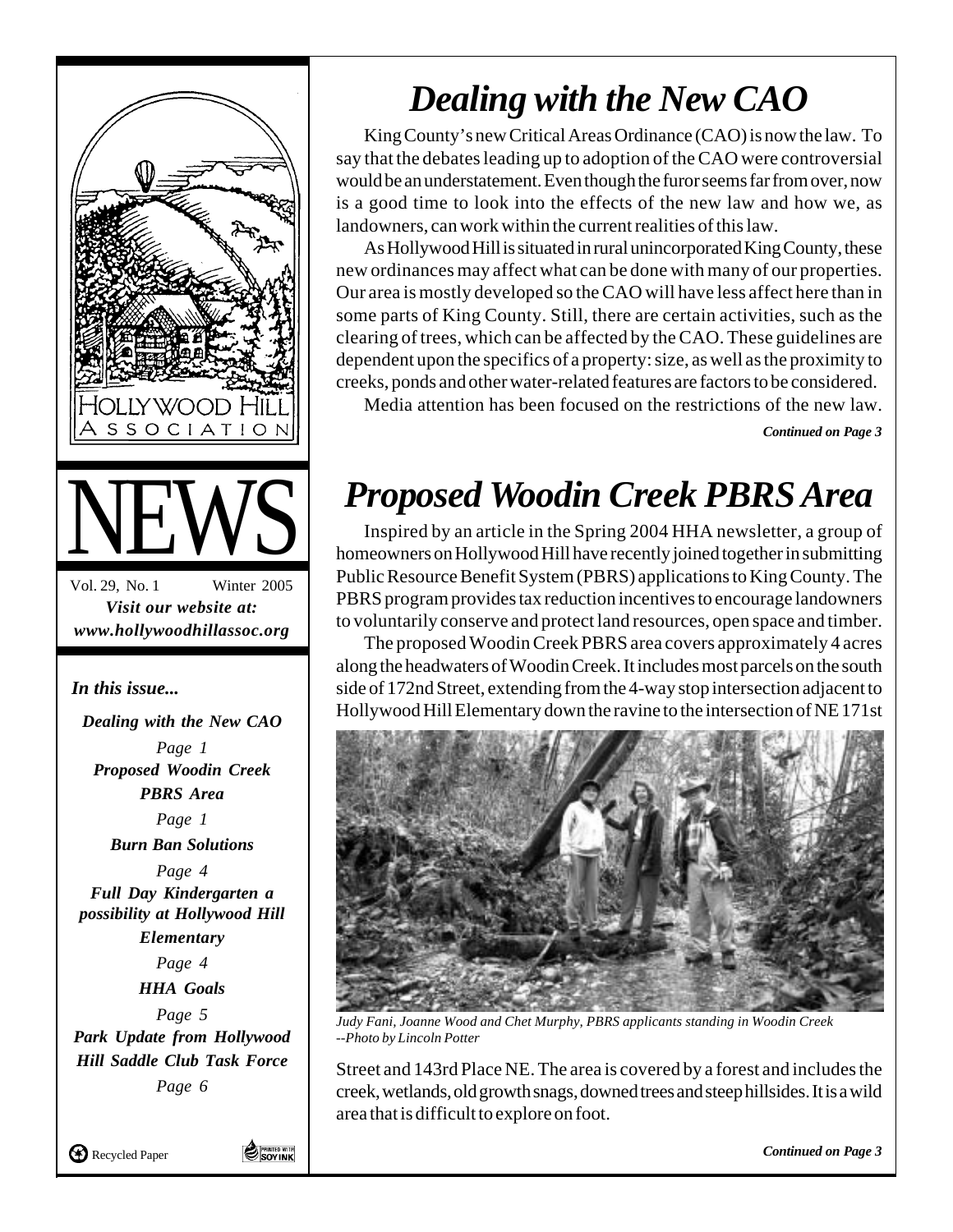### Letter from the President

I've often extolled the virtues of our neighborhood in this column because I think the Hill is a truly special place to live, but I hadn't fully realized the depth of *community* until recently. Just before Christmas I was diagnosed with breast cancer and was suddenly facing major surgery to be followed with aggressive chemotherapy. In the past month, my family has been deluged with help, offered assistance with every aspect of our complicated lives. Needless to say, this generous outpouring of love has made my diagnosis infinitely more bearable because I have so much caring support but it goes much farther than that.

The Rev. Dale Turner wrote in the Seattle Times, "that the deepest need of the human spirit is communitycommon unity, goodwill, love, and acceptance. Ours is a complex and often puzzling day, but the simplicities of love and caring must come to center stage because a good life is marked by little deeds of love and helpfulness done throughout the day."

I can't imagine another place that better exemplifies the virtue of community; where more people understand and practice the values of giving and selflessness. To the extent that we have arrived at a place where giving really is the same as receiving, we all then reap the benefits of recycling generosity. We are all stronger for our kindness to one another, better able cope with the adversities life throws our way.

Are you still with me? I realize I've strayed past the limits of a folksy letter to you but it's funny how one's perspective changes when you're faced with a crisis. Forgive me and let me return to business at hand. I will be taking a leave as president for a while with Michael Tanksley stepping up to lead our terrific board. I'm sorry to be taking a hiatus at such an interesting time as there are many pressing issues before the HHA right now. We are continuing to monitor and give input to the Woodinville Village project, we will continue to fight against code violations of the Stupid Prices sign and store, to inform you about the local impacts of the recently passed Critical Areas Ordinance, to assist the Friends of Hollywood Hill Park in the development of the new park behind Hollywood Hill Elementary School, and to initiate construction of entrance signs for Hollywood Hill.

If you are at all interested in any of these issues or have other interests relating to our area, think about attending one of our monthly board meetings. Now is a great time to make a difference, and your participation is a terrific way to be involved in this amazing community. You may be surprised at how much you get back from a little bit of giving.

#### ● ● ● *Dues* ● ● ●

*Check the top line of your address label to see if your dues are current. If you have not sent in your dues for the current year, an envelope and application form are included in your newsletter. Dues are \$25 per calendar year.*

*Visit your community web site for more on these and other issues affecting our community.*

*www.hollywoodhillassoc.org*

### *YOUR ASSOCIATION*

The Hollywood Hill Association is a private, state nonprofit corporation, formally chartered in 1976. We are an all volunteer, community based organization, dedicated to the preservation of our community character.

President Susan Cyr: 487-2908<br>Vice President Mike Tanksley: 483-2 Mike Tanksley: 483-2529 Secretary Jan Hunt: 806-0118 Treasurer Mary Hosizaki: 402-1216 Directors Karen Mackie: 483-0889 Marsha Martin: 883-8561 Lincoln Potter: 481-8382 Ron Baum: 806-8044

Website www.hollywoodhillassoc.org

The HHA is managed by a 9-member Board of Directors. Elections are held by mail each autumn at the time of the HHA annual membership meeting. The existing Board selects candidates from those volunteers who have demonstrated a willingness to actively contribute to the HHA and who support its goals. Board meetings are scheduled for the 2nd Thursday of each month at the homes of Board members. The Board welcomes HHA members who wish to attend these meetings as long as prior arrangement has been made. Because these are business meetings, space availability and legal issues may require closed meetings from time to time. Contact any Board member if you are interested in attending.

Susan Cyr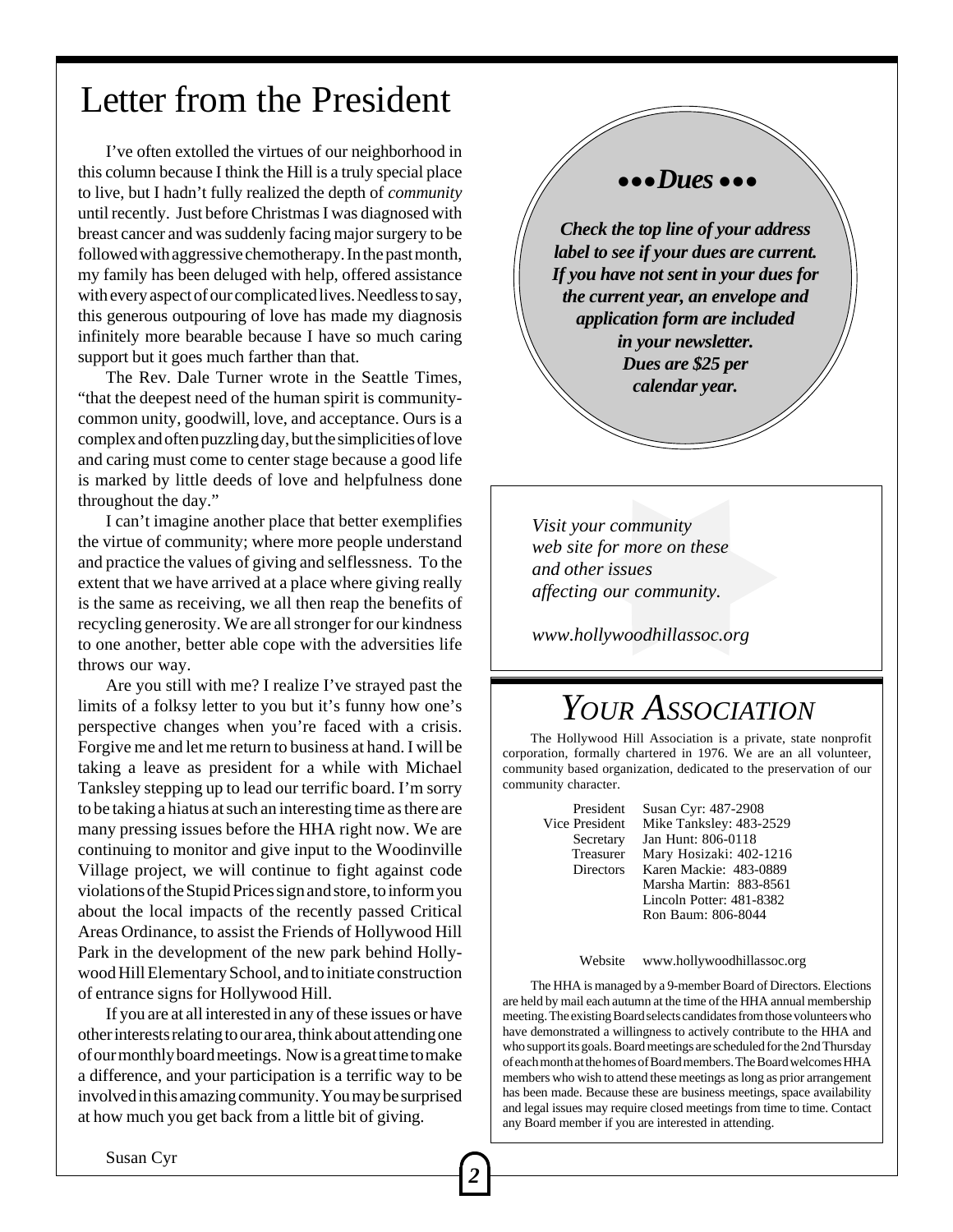#### *Dealing with the New CAO*

*Continued from Page 1*

However, there is a great deal of flexibility built into the CAO that tends to be overlooked. Affected landowners may use this feature to adjust how the ordinance affects their land and, often, the associated property taxes.

 In this and coming newsletters, we will explore how the CAO is affecting property owners. We will also look at examples of the individual management strategies that some of our neighbors are employing to their advantage.

One of the primary tools landowners have to mitigate the effects of CAO is the Public Benefit Rating System (PBRS). As a program that pre-existed and is independent of the CAO, PBRS can give a landowner significant tax reductions based on the landowner's agreement to leave natural vegetation cover on a portion or all of their property.

The current minimum size for participation in PBRS is 4 acres, but landowners with contiguous areas of otherwise applicable property can put them together to reach the minimum size requirement. Or, if one's property abuts certain trail or natural area easements, a smaller area can be considered for inclusion in PBRS.

Granting a public trail or equestrian easement across one's property is another way to utilize PBRS. A trail may be located along the edge of the property, but changes in the law now allow a landowner to claim a corridor much wider than just the trail for purposes of tax reduction. The 4-acre minimum does not apply to such trails. The laws also protect the landowner from liability for accidents that may happen to people using the trail.

Additional categories that can gain PBRS tax reductions include allowing active or passive public recreation on one's property, providing additional surface water buffer area around ponds or streams or granting additional buffers around public lands and right-of-way corridors.

Development of a Stewardship Plan can be part of the process for applying for PBRS but can also be used to access the flexibilities built into the CAO. There are three categories of Stewardship Plans: Forest, Agricultural and Rural. The Rural category, in response to the CAO, is new and still under development. With an approved Plan, landowners may selectively harvest timber from within the 50-65% of their property that the law requires be left in "native vegetation."

There are still some unanswered questions and changes being considered concerning how PBRS will work with the CAO. The Hollywood Hill Assn. is urging our county officials to maximize the applicability of the PBRS to properties restricted by the CAO. We will be letting you know about this as the programs are clarified.

Last year, this newsletter reported the success of one group of neighbors who secured a PBRS designation for their properties along upper Gold Creek. In this edition, we have a short article about another Hollywood Hill group that is currently working on a PBRS designation for their properties. (See Woodin Creek PBRS article)

#### *Continued from Page 1 Proposed Woodin Creek PBRS Area*

The spring fed Woodin Creek which runs through the area is about 0.4 of a mile long and runs in a clearly defined channel. There is no visible connecting channel above the properties involved. The creek exits the area via a culvert that goes under NE 171st Street at 143rd Place NE and then continues underground through the Albertson shopping center. It surfaces along the South Bypass Road and eventually joins the Sammamish River.

The riparian zone (the creek and associated wetlands) includes many rivulets which connect a series of small ponds to the main stream. A few park-like open spaces exist around large cedars. The area is home to ring-necked doves, pileated woodpeckers, flammulated owls, raccoons, possums, rabbits, mountain beaver, and Douglas's and grey squirrels. Coyote and at least one bobcat live in or near the area. A bald eagle has also been seen on a few occasions.

For more information on the PBRS program, see: http://splash.metrokc.gov/wlr/lands/incentiv.htm. Or, contact Ron Baum @ 806-8044 or Jan Hunt @ 806-0118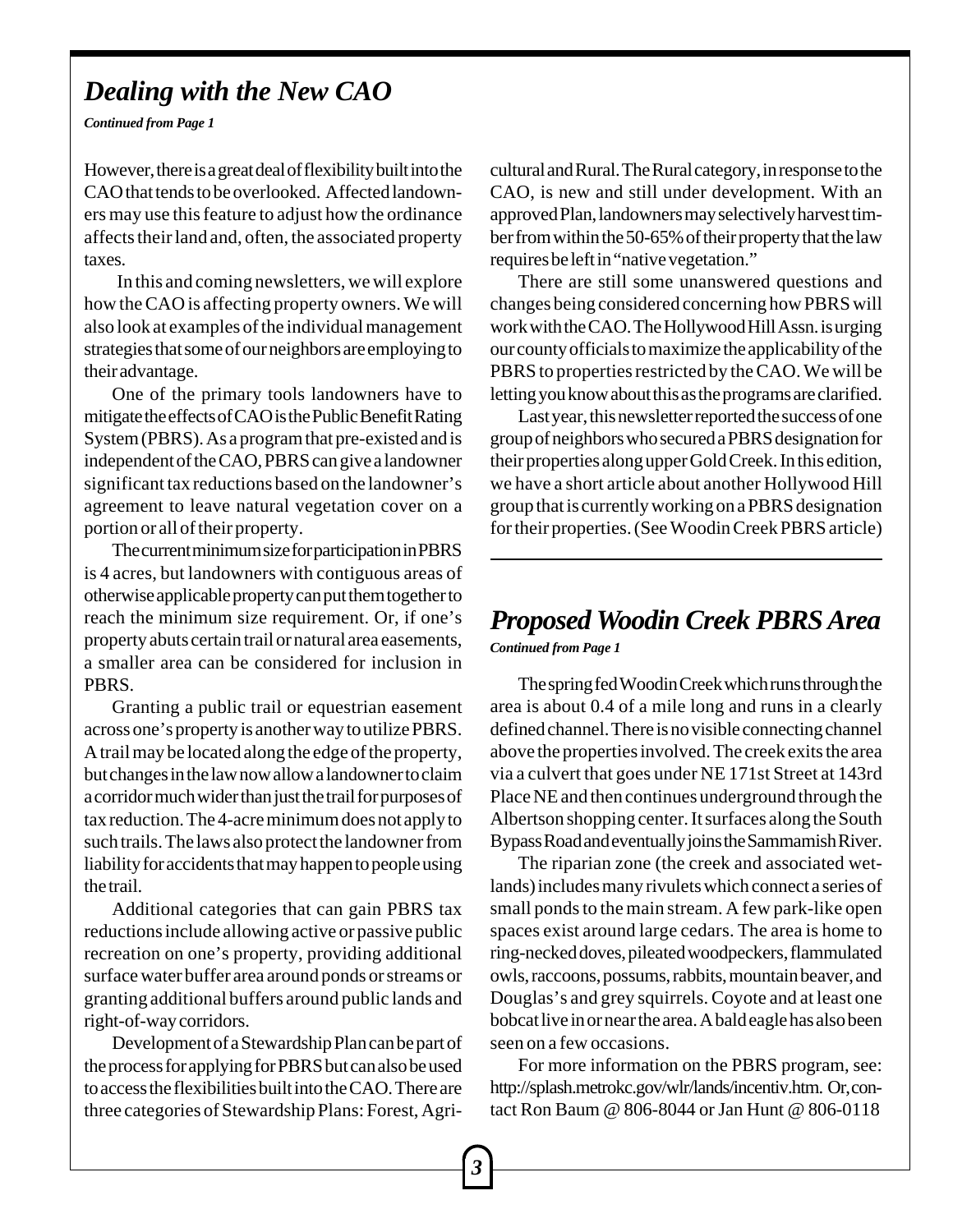### *Burn Ban Solutions:*

When the King County burn ban got tough, Scottish transplants and Hill residents Donald and Alison Farmer got creative.

Donald: "At first we thought about a wood chipper, but they're expensive, noisy and nasty."

Alison, "We have a couple of 'arts' friends, and they have a natural garden we greatly admired. They're members of the Native Plant Society."



*Alison and Donald Farmer with one of their garden sculptures. --Photo by Lincoln Potter*

Donald: "We're moving our garden toward that ideal, gradually removing all the alien and cultivated plants and letting nature take its course. One of the things you need to do is differentiate a Natural Garden so people don't think it's just a mess, that you're just letting the place go. There are a couple of psychological hints you can create: You can trim well-tended paths through the land which gives comfort that this is all meant to be."

Alison: "They also have a lovely arbor of piled sticks in a semicircle where all the brush goes and we've started one like that here."

Donald: "I like the idea of a brush pile. It's full of snakes and quail, all sorts of things. When you walk by, the quail scurry in and the snakes rush out then they reverse their little migration. It's like a farce.

I became interested in creating something more sculptural, something that would give more form to the nice complex lot we have. Andy Goldsworthy, a British land artist, does these lovely curving sculptures using natural materials. So we decided, not in imitation but in reference to his ideas, to follow the curves of the land and nature."

Alison: "Now he's just waiting for a big storm!"

Donald: "Before, I'd dread all the brush to clean up from windy days, but now I want more brush. The idea of a big branch falling off is quite exciting."

Alison: "The hardest part is to start turning random piles of brush into something, but once you've started, it's easy and satisfying to keep up with it. Already the animals are adopting it. When you go down there, birds fly up, and there are animal footprints in the mud near the pond."

Donald: Where I'm from in the Scottish countryside, there are drystone walls and dykes everywhere, and they follow the contours and it is satisfying to have something like that here on Hollywood Hill.

## *Full Day Kindergarten a possibility at Hollywood Hill Elementary*

It is the time of year for the schools to start planning their programs for the 2005-2006 school year. One possible change Hollywood Hill Elementary is considering is to offer an option for an all day kindergarten class.

As in past years, half-day classes would continue to be the standard. However, the full-day class could be added if enough parents show an interest. A minimum enrollment of approximately 18 children is necessary for the all day class to be feasible. The cost for each child enrolled in this option would be \$240 a month for the months of September through June. The dollar amount is an averaged cost for 10 months. This means that even though the months have different numbers of school days, the cost per month is fixed.

If you are interested, then please call the school at (425) 489-6347 and let them know. If you know someone who will have a kindergarten student in Hollywood Hill Elementary next year, pass the word. And lastly, if you have any questions please call the principal, Doug Hale. He will be glad to speak with you.

*4*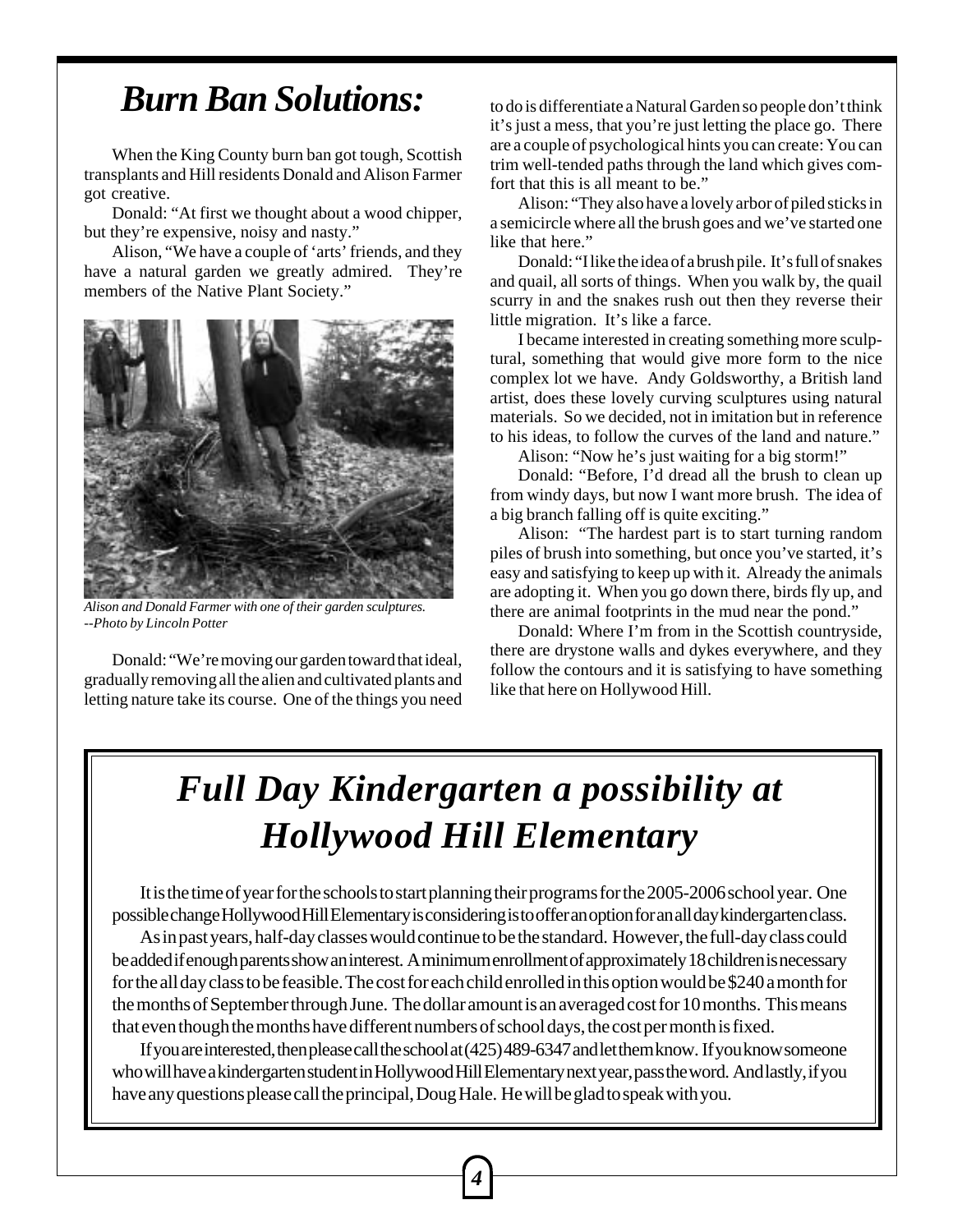# *HHA Goals Page goes here*